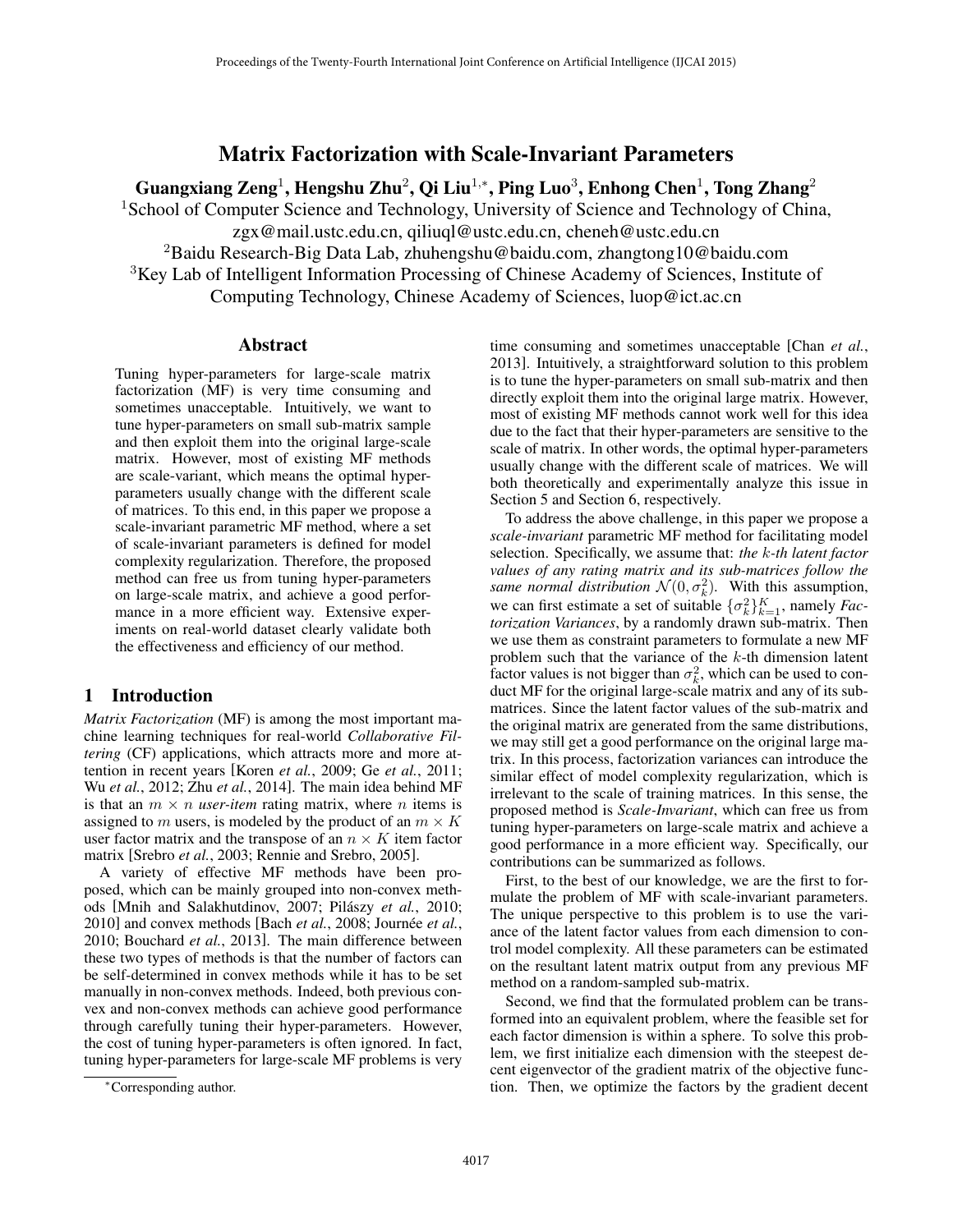

Figure 1: An Example of Factorization Variances.

method with projection to the feasible set.

Third, we both theoretically and experimentally prove that previous MF methods (i.e., in the form of both trace trade-off and trace bounding) are scale-variant. Moreover, extensive experiments on a real-world data set also empirically prove the effectiveness of our method, i.e., the hyper-parameters tuned by small sub-matrix can still achieve good performance on the original large-scale matrix.

### 2 Preliminaries & Assumption

In this paper, we follow the *Positive Semi-Definite* (PSD) style MF model [Bach *et al.*, 2008; Candès and Recht, 2009], which is shown in the top of Figure 1. Indeed, it is also equivalent to those SVD style formulations for MF [Mnih and Salakhutdinov, 2007; Koren, 2008]. Specifically, with PSD formulation the input matrix  $M = U\overline{V}^T \in \mathbb{R}^{m \times n}$  is put at the top-right corner of the PSD matrix R, and  $M<sup>T</sup>$  is put at the bottom-left corner of  $R$ . Here, we aim to solve the factorization problem  $R = YY^{T}$ , where the top part of Y equals to  $U$ , and the bottom part of  $Y$  equals to  $V$ .

Different with previous studies, in this paper we consider the shared property among the column values of  $Y$ , and characterize the values in  $Y$  in a more sophisticated way. Specifically, we assume the values of the  $k$ -th column of Y satisfy the following distribution:

$$
Y_{i,k} \sim \mathcal{N}(0, \sigma_k^2), i.i.d., i = 1, ..., N.
$$
 (1)

As we can see, values lie in the same column (e.g., the kth column) share a same variance  $\sigma_k^2$ , and the  $\{\sigma_k^2\}_{k=1}^K$  are named *Factorization Variances*. In particular, we assume:

**Assumption 2.1.** *The factorization variances*  $\{\sigma_k^2\}_{k=1}^K$  *are scale-invariant for MFs on different sized sub-matrices which are randomly drawn from the same matrix.*

In other words, in our approach, the sampled sub-matrices share the same factorization variances with the original large matrix (i.e., as shown in Figure 1). With the above assumption, we can estimate a set of optimal parameters  $\{\sigma_k^2\}_{k=1}^K$ on the sampled small sub-matrix  $M'$ , which is relatively efficient. Since the latent matrix  $Y$  and  $Y'$  are generated from the same distributions, we can exploit the estimated  $\{\sigma_k^2\}_{k=1}^K$  into the original large matrix  $M$  and hopefully obtain comparable performance. Along this line, there are two major challenges:

- How to utilize the scale-invariant parameters, i.e, factorization variances, for large-scale MF?
- How to estimate the factorization variances (including the number of factors, namely  $K$ ?

None of the two challenges is trivial task. For the first one, we will propose a new problem, matrix FActorization with factorization VAriances (FAVA for short), with the factorization variances as the constraints, and solve it in Section 3. Furthermore, the second one will be discussed in Section 4.

## 3 MF with Factorization Variances

In this section, we assume the factorization variances  $\{\sigma_k^2\}_{k=1}^K$  are known in advance. The estimation method for them will be detailed in Section 4.

#### 3.1 The Formulation of FAVA

Here, we introduce how to adapt the factorization variances as the constraints for MF process. Specifically, in order to utilize the Assumption 2.1, we impose the following constraints:

$$
\frac{1}{N} \sum_{i=1}^{N} Y_{i,k}^{2} \le \sigma_{k}^{2}, k = 1, ..., K.
$$
 (2)

The intuition behind these constraints is that we let the variance of the  $k$ -th column elements no larger than the known factorization variance. In these constraints,  $\{\sigma_k^2\}_{k=1}^K$  serve as the model complexity controllers. The bigger the value of  $\{\sigma_k^2\}_{k=1}^K$  is, the more freedom the values of the corresponding column have. Thus, it actually defines the feasible set for searching solution and guarantees the generalization ability of the model. With these constraints, we formulate the FAVA problem as follows:

$$
\min_{Y} G(YY^{T}) = \sum_{(i,j)\in\Omega} (R_{i,j} - Y_{i,:} \cdot Y_{j,:})^{2}
$$
\n
$$
s.t. \quad \frac{1}{N} \sum_{i=1}^{N} Y_{i,k}^{2} \leq \sigma_{k}^{2}, k = 1, ..., K,
$$
\n(3)

where  $Y_{i,:}$  means the *i*-th row of matrix Y. In order to turn the contraints into a consistent form, we let:

$$
\Sigma_K = diag\{\sigma_1, \sigma_2, ..., \sigma_K\},\tag{4}
$$

and then we can rewrite the variable  $Y$  as follows:

$$
Y = P\Sigma_K \tag{5}
$$

where  $P \in \mathbb{R}^{N \times K}$ . Then, it is obvious that the constraints in Equation (2) are equivalent to  $||P_{:,k}||^2 \leq N$ , where  $P_{:,k}$ means the k-th column of  $P, k = 1, ..., K$ . Then, we get the following equivalent form of FAVA:

$$
\min_{P} G(YY^{T}) = \sum_{(i,j)\in\Omega} (R_{i,j} - Y_{i,:} \cdot Y_{j,:})^{2}
$$
\n*s.t.* 
$$
Y = P\Sigma_{K}
$$
\n
$$
||P_{:,k}||^{2} \leq N, k = 1, ..., K.
$$
\n(6)

If the above problem is solved, we can get  $Y = P\Sigma_K$ immediately. However, there are still some challenges:

• Firstly, simple gradient based method could not guarantee the searched solutions always meet the constraints of in Equation (6).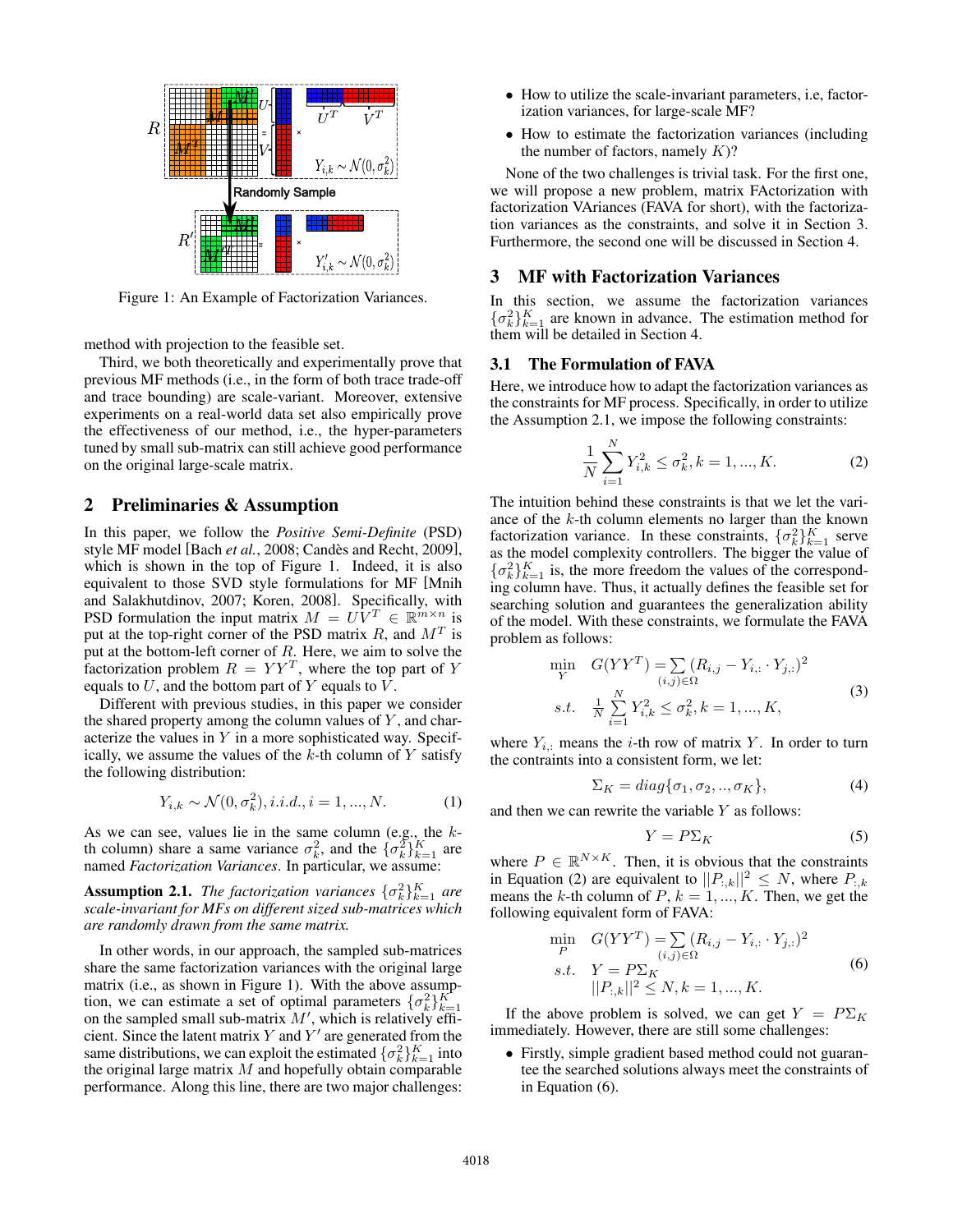• Secondly, how to initialize the values of  $P$ ? Randomly initialization can be a solution, but far from the best.

Next we will first show how we search solution for problem in Equation (6) in Section 3.2, then we give an effective initialization method for  $P$  in Section 3.3.

#### 3.2 Sphere Projection for FAVA

As we can see in the constrains of problem in Equation (6), As we can see in the constrains of problem in Equation (6), the  $P_{i,k}$  is within a ball with radius  $\sqrt{N}$  and its sphere, we optimize the latent factors by gradient decent method with projection to the feasible set of FAVA. Firstly, the gradient of objective function in Equation (6) is:

$$
\triangle P = \frac{\partial G(YY^T)}{\partial P} = 2\nabla_X G(YY^T) P \Sigma_K^2,\tag{7}
$$

from above we also know that:

$$
\triangle P_{:,k} = \frac{\partial G(YY^T)}{\partial P_{:,k}} = 2\sigma_k^2 \nabla_X G(YY^T) P_{:,k}.
$$
 (8)

Assume  $\alpha_t$  is the t-th iteration decent step size, then we update each column  $P_{:,k}$  by the following rule:

$$
P_{:,k}^{(t+1)} = \Pi_N(P_{:,k}^{(t)} - \alpha_t \cdot \Delta P_{:,k}^{(t)}),
$$
\n(9)

where

$$
\Pi_N(P'_{:,k}) = \begin{cases} \frac{\sqrt{N} \cdot P'_{:,k}}{\sqrt{tr(P'_{:,k} P'_{:,k}^T)}}, & tr(P'_{:,k} P'_{:,k}^T) > N, \\ P'_{:,k}, & else. \end{cases}
$$
(10)

As the projection only happens when  $tr(P'_{:,k}P'_{:,k}^T) > N$ , and the projection makes  $P'_{:,k}$  project onto the sphere of ball with radius  $\sqrt{N}$  in  $\mathbb{R}^N$ . Thus, we call this method *Sphere Projection*. In addition, the step size  $\alpha_t$  can be searched by the binary search method **BiSearch** $(P^{(t)}, \triangle P^{(t)})$  as follows:

- 1. Set  $\alpha_t = 1.0$ ;
- 2. Update each column of  $P^{(t)}$  by Equation (9) and the result is denoted as  $P^{(t+1)}$ ;
- 3. Let  $Y^{(t+1)} = P^{(t+1)} \Sigma_K$ ,  $X^{(t+1)} = Y^{(t+1)} Y^{(t+1)^T}$ . If  $G(X^{(t+1)}) \geq G(X^{(t)})$ , let  $\alpha_t = \frac{1}{2}\alpha_t$  repeat 2 and 3, else return  $\alpha_t$ .

Finally, we stop the optimization iteration when  $\alpha_t < \varepsilon$ , where  $\varepsilon$  is a given accuracy level.

#### 3.3 Steepest Initialization for FAVA

In this subsection, we will show the process that initializes columns of P with eigendecomposition of gradient matrix  $\nabla_X G(X)$ . The intuition behind this process is that we initialize the columns of  $P$  with the first  $K$  steepest decent direction of  $G(X)$  at  $X = 0$ .

Firstly, by the definition in Equation (6), we know that  $\nabla_X G(X)$  is always a symmetric matrix of the block form  $\nabla_X G(X) = \begin{bmatrix} 0 & M \\ M^T & 0 \end{bmatrix}$  $M^T$  0 when  $X \succeq 0$ . As mentioned in [Jaggi *et al.*, 2010], we have the following proposition:

**Proposition 3.1.** *The spectrum of*  $\nabla_X G(X)$  *is always sym*metric: whenever  $\begin{bmatrix} u \\ v \end{bmatrix}$ v *is an eigenvector for some eigenvalue*  $\rho$ *, then*  $\begin{bmatrix} u \\ v \end{bmatrix}$  $-v$ *is an eigenvector for* −ρ*.*

So we know that the smallest eigenvalue of  $\nabla_X G(X)$  is always  $\rho_{min} \leq 0$ . Then we have the following theorem.

**Theorem 3.2.** *Given*  $Y_k \in \mathbb{R}^{N \times k}$ , *let*  $Y_{k+1} = [Y_k | \sqrt{\beta} \cdot \vec{y}] \in$  $\mathbb{R}^{N \times (k+1)}$ , where  $\beta \in \mathbb{R}^+$ ,  $\vec{y} \in \mathbb{R}^N$  and  $||\vec{y}|| = 1$ ,  $\vec{y}$  is called  $a$ ttached vector for  $Y_k$ . Then, the unit eigenvector  $\vec{y}_{min}$  for the smallest eigenvalue  $\rho_{min}$  of  $\nabla_X G(Y_k Y_k^T)$  is the steepest *decent attached vector of*  $Y_k$ , which means that  $f(\beta, \vec{y}) =$  $G(Y_{k+1}Y_{k+1}^T)$  decent the fastest when  $\vec{y} = \vec{y}_{min}$  at  $\hat{\beta} = 0$ .

*Proof.* Firstly, let  $X_k = Y_k Y_k^T$  and  $\triangle X = \vec{y} \vec{y}^T$ . By definition we have:

$$
f(\beta, \vec{y}) = G(Y_{k+1}Y_{k+1}^T) = G(Y_k Y_k^T + \beta \vec{y} \vec{y}^T)
$$
  
= 
$$
G(X_k + \beta \triangle X).
$$
 (11)

Then we have:

$$
f'_{\beta}(\beta, \vec{y}) = \nabla_X G(X_k + \beta \triangle X) \circ \triangle X, \quad (12)
$$

where  $A \circ B = tr(AB)$ . Finally we have:

$$
f'_{\beta}(0,\vec{y}) = \nabla_X G(X_k) \circ \Delta X
$$
  
\n
$$
= \vec{y}^T \nabla_X G(Y_k Y_k^T) \vec{y}
$$
  
\n
$$
\geq \vec{y}_{min}^T \nabla_X G(Y_k Y_k^T) \vec{y}_{min} = \rho_{min}.
$$
\n(13)

And we also know that:

$$
f'_{\beta}(0, \vec{y}_{min}) = \vec{y}_{min}^T \nabla_X G(Y_k Y_k^T) \vec{y}_{min}
$$
  
=  $\rho_{min} \le 0,$  (14)

which means  $f(\beta, \vec{y})$  is decent at  $\beta = 0$  when  $\vec{y} = \vec{y}_{min}$ , and for any  $\vec{y} \neq 0$  and  $||\vec{y}|| = 1$  we have:

$$
f'_{\beta}(0,\vec{y}) \ge f'_{\beta}(0,\vec{y}_{min}).\tag{15}
$$

 $\vec{y}_{min}$  is the steepest decent attached vector of  $Y_k$  is proved.  $\Box$ 

After we getting the steepest decent attached vector, now we focus on how to get the steepest step size  $\beta$ . Actually, that is quite straight forward, let  $\bar{X}_k = Y_k Y_k^T$  and  $\triangle X_{min} =$  $\vec{y}_{min} \vec{y}_{min}^T$ . By Equation (12), let  $f'_{\beta}(\beta, \vec{y}_{min}) = 0$ , then:

$$
0 = \nabla_X G(X_k + \beta \triangle X_{min}) \circ \triangle X_{min}
$$
  
= 
$$
\nabla_X G(X_k) \circ \triangle X_{min}
$$
  
+2\beta (I\_{\Omega} \odot \triangle X\_{min}) \circ \triangle X\_{min}, (16)

where  $I_{\Omega}$  is a matrix that when  $(i, j) \in \Omega$ ,  $I_{\Omega}(i, j) = 1$ , else  $I_{\Omega}(i, j) = 0$ , and  $A \odot B = C$  means  $C_{i,j} = A_{i,j} \times B_{i,j}$ . Then we immediately have:

$$
\begin{array}{rcl}\n\beta &=& -\frac{\nabla_X G(X_k) \circ \Delta X_{min}}{2(I_\Omega \odot \Delta X_{min}) \circ \Delta X_{min}} \\
&=& -\frac{\partial \Delta X_{min}}{2tr((I_\Omega \odot \Delta X_{min}) \Delta X_{min})}.\n\end{array} \tag{17}
$$

Now, we can summarize the eigenvector initialization method **EigenInitial**( $R$ ,  $\{\sigma_k\}_{k=1}^K$ ) for  $P$  as follows:

1. Let  $k = 0$ ,  $P_0 = \begin{bmatrix} 1 \\ 1 \end{bmatrix}$ ,  $Y_0 = \begin{bmatrix} 1 \\ 0 \end{bmatrix}$  and denote  $X_0 = 0$ ;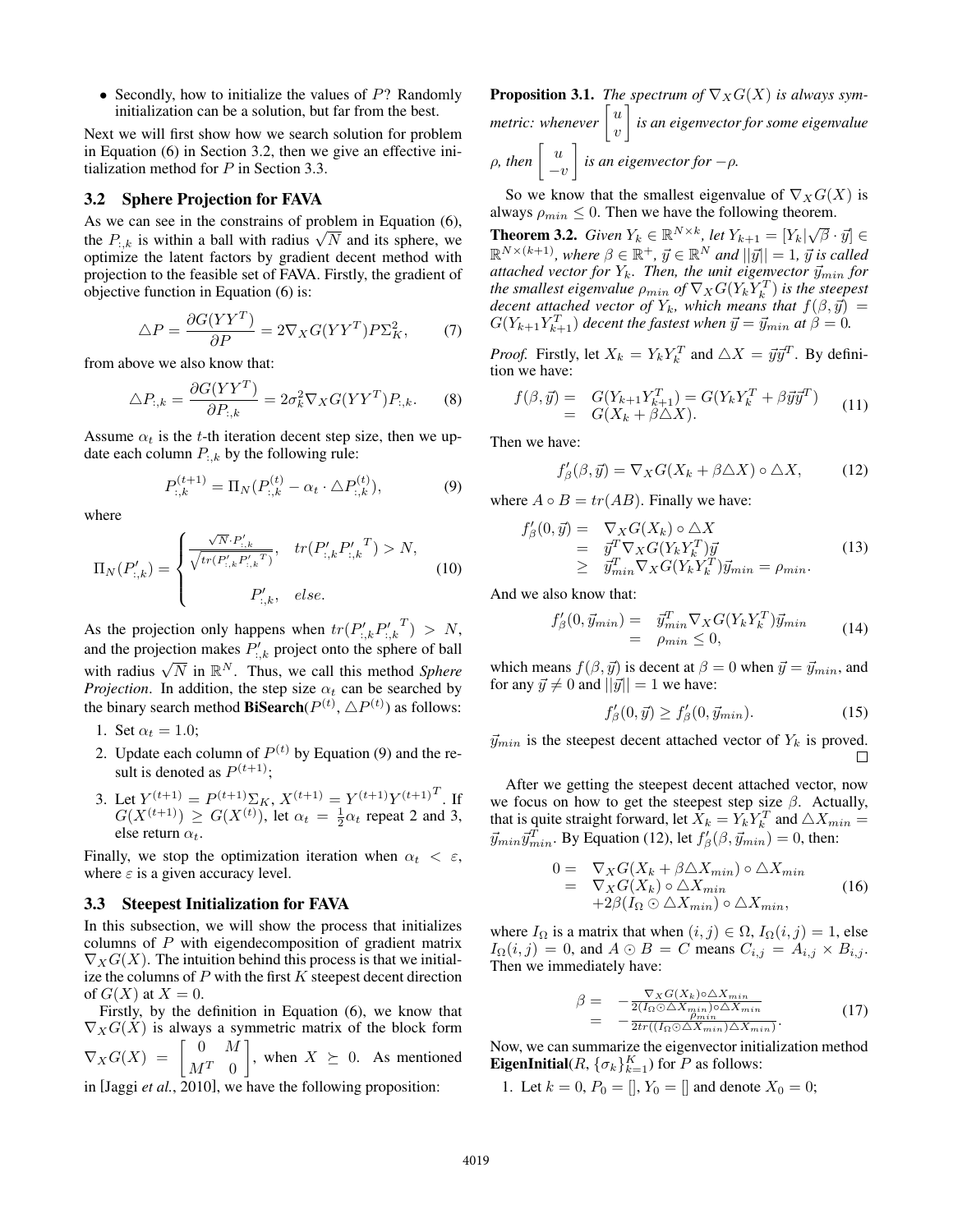- 2. Find  $\{\rho_{min}, \vec{y}_{min}\}$  of matrix  $\nabla_X G(X_k);$
- 3. Compute  $\beta$  by Equation (17), let  $k = k + 1$ ;
- 4. Let  $\beta' = \frac{\sqrt{\beta}}{\sigma_k}$  when  $\frac{\sqrt{\beta}}{\sigma_k} \leq$ √  $\overline{N}$ , else  $\beta' = \sqrt{ }$  $N;$ 5. Let  $P_k = [P_{k-1} | \beta' \cdot \vec{y}_{min}]$ ;
- 
- 6. Let  $\Sigma_k = diag\{\sigma_1, ..., \sigma_k\}, Y_k = P_k \Sigma_k, X_k = Y_k Y_k^T;$
- 7. Repeat 2 to 7 until  $k = K$ ;
- 8. Return  $P = P_K$ .

In addition, line 4 is to ensure the initial values of  $P$  meet the constraints of problem in Equation (6). Line 2 is to find  $\{\rho_{min}, \vec{y}_{min}\}$  of matrix  $\nabla_X G(X_k)$ , we do not need to conduct full eigendecomposition to the matrix  $\nabla_X G(X_k)$  as it is very time consuming which does not fit for sparse large scale matrix, we can use the sparse power method [Yuan and Zhang, 2013] with a shift to the original matrix  $\nabla_X G(X_k)$ . Let  $c$  be a constant large enough, we construct a shifted matrix  $D = c \cdot I - \nabla_X G(X_k)$ , then we can easily get the dominant eigen value-vector pair  $\{\rho_d, \vec{y}_d\}$  of matrix D through a few power iterations (less than 20 with accuracy level  $10^{-5}$  in most circumstances), then we get  $\{\rho_{min} = c - \rho_d, \vec{y} = \vec{y}_d\}.$ Finally, we summarize the FAVA method in Algorithm 1.

Algorithm 1 Scale-Invariant Matrix Factorization (FAVA).

#### Input:

Accuracy level  $\varepsilon$ , Incomplete matrix  $R$ ; Factorization Variances  $\{\sigma_1^2, \sigma_2^2, ..., \sigma_K^2\};$ Output:  $Y$ ; 1: Let  $P = EigenInitial(R, \{\sigma_k\});$ 2: Let  $t = 0$ ,  $\alpha_t = 10 \times \varepsilon$  and  $P^{(t)} = P$ ; 3: while  $\alpha_t > \varepsilon$  do 4: Compute  $\triangle P^{(t)}$  by Equation (7); 5: Let  $\alpha_{t+1} = BiSearch(P^{(t)}, \triangle P^{(t)})$ ;

- 6: Update each column of  $P^{(t)}$  by Equation (9), and the result is denoted as  $P^{(t+1)}$ ;
- 7:  $t = t + 1$ ;
- 8: end while
- 9: **return**  $Y = P^{(t)}\Sigma_K$ .

### 4 Estimating Factorization Variances

In this section, we discuss about how to estimate the *Factorization Variances* and also the number of them, i.e.,K. Before getting into the detail, it is worth mentioning that the algorithms introduced in this section are only applied to small sampled sub-matrices for estimating suitable factorization variances through hyper-parameter tuning.

As the number of factors of non-convex methods must be set manually, we focus our discussion on using convex methods for estimating factorization variances. The most widely used two forms of convex formulation are the *trace trade-off form* [Bach *et al.*, 2008; Candes and Plan, 2010]:

$$
\min_{X} F(X) = \sum_{(i,j)\in\Omega} (R_{i,j} - X_{i,j})^2 + \lambda tr(X)
$$
\n
$$
s.t. X \succeq 0,
$$
\n(18)

and the *trace bounding form* [Hazan, 2008; Jaggi *et al.*, 2010]:

$$
\min_{X} G(X) = \sum_{(i,j)\in\Omega} (R_{i,j} - X_{i,j})^2
$$
\n*s.t.* 
$$
X \succeq 0,
$$
\n
$$
tr(X) \leq \gamma.
$$
\n(19)

Actually, as mentioned in [Jaggi *et al.*, 2010], the above two formulations are equivalent in the following sense.

Theorem 4.1. *If* X *is an optimal solution to Problem in Equation* (18)*, let*  $\gamma = tr(X)$ *, then* X *is also an optimal solution to Problem in Equation* (19)*. On the other hand, if* X *is an optimal solution to Problem in Equation* (19)*, let*  $\lambda = -\frac{\nabla_X G(X) \circ X}{tr(X)}$ , then X is also an optimal solution to *Problem in Equation* (18)*.*

Next, we choose the formulation form of trace trade-off in Equation (18) as an example to discuss its solution. Firstly, let  $X = YY<sup>T</sup>$ , then the constraint in Equation (18) is canceled and the problem can be rewritten into a non-convex form [Mnih and Salakhutdinov, 2007] (with  $\lambda = \lambda_u = \lambda_v$ ):

$$
\min_{Y} \sum_{(i,j)\in\Omega} (R_{i,j} - Y_{i,:} \cdot Y_{j,:})^2 + \lambda tr(YY^T).
$$
 (20)

Then, we use the method proposed in [Journée *et al.*, 2010] to solve this problem in Equation (18) through finding the local optimum of the problem in Equation (20), and increasing the number of  $Y$ 's columns one by one until the condition of the following Theorem 4.2 is met to achieve its global optimum.

Theorem 4.2. *A local minimizer* Y *of the non-convex problem in Equation* (20) *provides a global minimum point* X =  $YY<sup>T</sup>$  *of the convex problem in Equation* (18) *if and only if*  $S_Y = \nabla_X F(YY^T) \succeq 0.$ 

After we get Y,  $X = YY^T$  is the global optimum for Problem in Equation (18). Then, by the assumption in Equation (1), we can approximate the factorization variances  $\{\sigma_k^2\}_{k=1}^K$  as follows:

$$
\sigma_k^2 \approx \frac{1}{N} \sum_{i=1}^N Y_{i,k}^2, k = 1, 2, ..., K.
$$
 (21)

On the small sampled sub-matrix we can tune the best parameter  $\lambda^*$  for Problem in Equation (18) by cross-validation. Then, with the latent factors resulted from  $\lambda^*$  we can estimate the corresponding factorization variances. Hopefully, these factorization variances work well on the original large matrix. The experiments will empirically validate this.

## 5 Theoretical Analysis on Scale-Variant and Scale-Invariant Methods

Now, we give the theoretical analysis on the relationship between the scale-invariant formulation FAVA (proposed in this paper) and the scale-variant ones (in the form of both trace trade-off and trace bounding).

Firstly, let's take a look at the relationship between FAVA and the trace trade-off formulation. Before detailing this relationship, we need to first present the following two lemmas.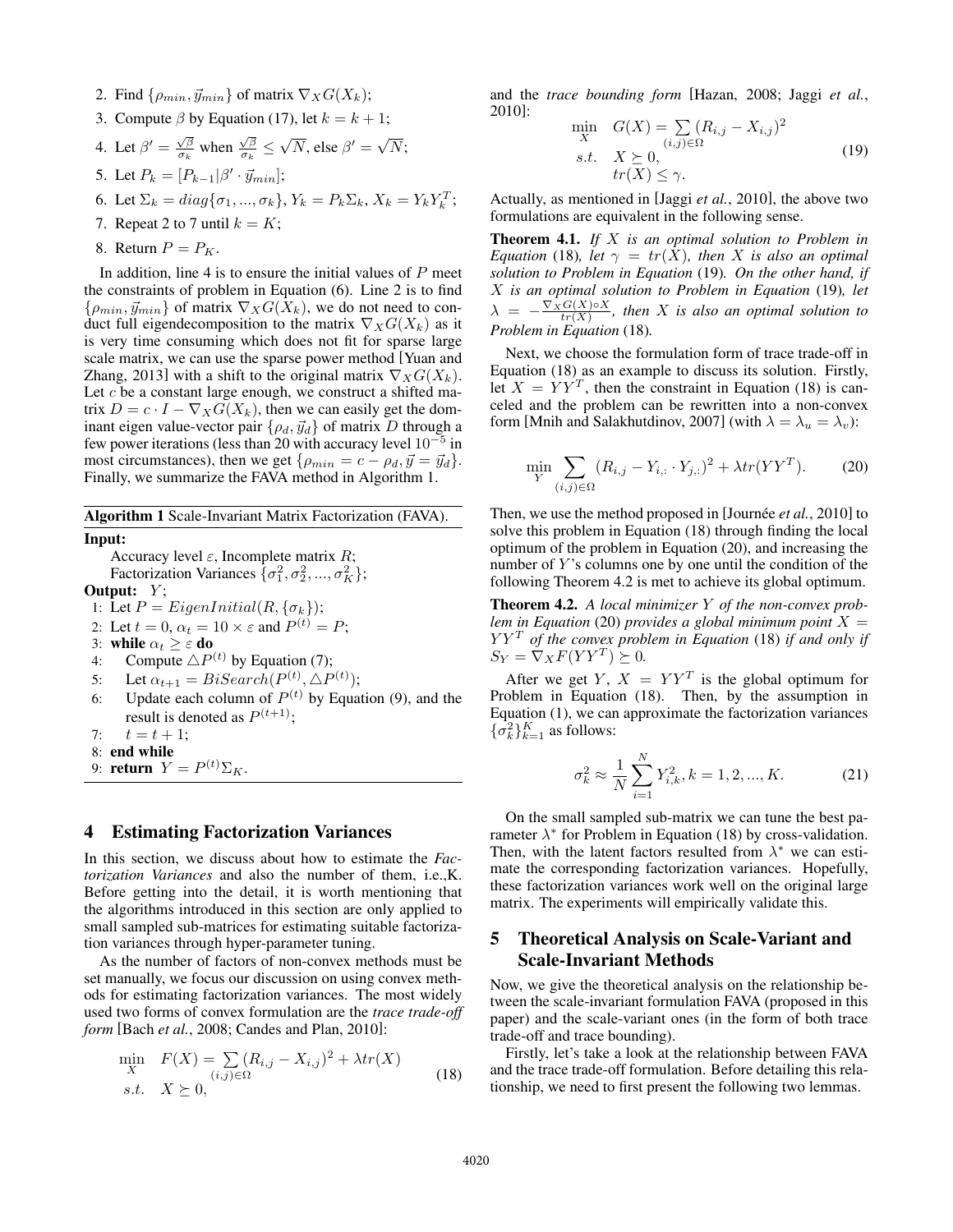Lemma 5.1. X *is an optimal solution of problem in Equation* (18) *if and only if the following conditions hold:*

$$
\begin{array}{rcl}\n 1^{\#} & X \geq 0, \\
 2^{\#} & S \geq 0, \\
 3^{\#} & SX = 0,\n \end{array}\n \tag{22}
$$

*where*  $S = \nabla_X F(X)$ *.* 

Lemma 5.2. *If* P *is a local minimum solution of problem in Equation* (6)*, then the following conditions hold:*

$$
\Delta P_{:,k} \cdot P_{:,k} \le 0, k = 1, ..., K,
$$
\n(23)

where  $\triangle P$  *is the gradient of objective function in Equation* (6)*, and*  $\triangle P_{:k}$  *means the k-th column of*  $\triangle P$ *.* 

The conditions in Lemma 5.1 are the KKT conditions of the problem in Equation (18) and similarly the conditions in Lemma 5.2 are the KKT conditions of the problem in Equation (6) (see [Boyd and Vandenberghe, 2009]).

**Theorem 5.3.** Let  $Y = P\Sigma_K$ , where P is a local minimum *solution of FAVA in Equation* (6), and  $X = YY^T$ . If X is an *optimal solution to problem in Equation* (18) *for some* λ*, then we have:*

$$
\lambda = -\frac{\nabla_X G(X) \circ X}{tr(X)} \ge -\frac{\nabla_X G(X) \circ X}{N \cdot \sum_{k=1}^K \sigma_k^2} \ge 0 \qquad (24)
$$

*Proof.* Firstly, we know that  $F(X) = G(X) + \lambda tr(X)$ , then by  $3^{\#}$  of Lemma 5.1 we know that:

$$
\nabla_X G(X)X + \lambda X = 0. \tag{25}
$$

Both sides of the above equation get trace, then we have:

$$
\lambda = -\frac{tr(\nabla_X G(X)X)}{tr(X)} = -\frac{\nabla_X G(X) \circ X}{tr(X)}.
$$
 (26)

And by constraints in Equation (2) we also know that:

$$
0 < tr(X) = tr(YY^T) \le N \cdot \sum_{k=1}^{K} \sigma_k^2. \tag{27}
$$

Next, we prove  $\nabla_X G(X) \circ X \leq 0$ . As  $X = YY^T$  and  $Y = P\Sigma_K$ , then we have:

$$
tr(\nabla_X G(X)X) = tr(\nabla_X G(YY^T)YY^T)
$$
  
=  $tr(\nabla_X G(YY^T)P\Sigma_K^2P^T)$   
=  $tr(P^T \nabla_X G(YY^T)P\Sigma_K^2)$ . (28)

By Equation (7) we have:

$$
tr(\nabla_X G(X)X) = \frac{1}{2}tr(P^T \triangle P) = \frac{1}{2} \sum_{k=1}^K \triangle P_{:,k} \cdot P_{:,k}.
$$
\n(29)

By conditions in Lemma 5.2 we have:

$$
\nabla_X G(X) \circ X = tr(\nabla_X G(X)X) \le 0.
$$
 (30)

Now we have already proved:

$$
\lambda = -\frac{\nabla_X G(X) \circ X}{tr(X)} \ge -\frac{\nabla_X G(X) \circ X}{N \cdot \sum_{k=1}^K \sigma_k^2} \ge 0. \tag{31}
$$

Theorem 5.3 clarifies the correlation between FAVA and the trace trade-off form for MF. It actually provides a lower bound for the parameter  $\lambda$  by considering the equivalence of the two problems. We can clearly see that this lower bound on  $\lambda$  is not only dependant on the scale of the matrix N, but also the sparsity of the incomplete matrix  $R$  (the number of non-zero terms in  $\nabla_X G(X) \circ X$  is  $|\Omega|$ ). That is the reason why the best working  $\lambda^*$  on a sub-matrix may not perform well on large scale matrices. Similarly, we show the correlation between FAVA and *bounding trace* formulation with the following theorem.

**Theorem 5.4.** *Let*  $Y = P\Sigma_K$ *, where P is a local minimum solution of FAVA in Equation* (6), and  $X = YY^{T}$ . If X is *an optimal solution for problem in Equation* (19) *for some* γ*, then we have:*

$$
\gamma \ge N \sum_{k=1}^{K} \sigma_k^2.
$$
 (32)

The above theorem can be got immediately by the bounding trace constraint in Equation (19), as  $N \sum_{k=1}^{K} \sigma_k^2$  is the upper bound of  $tr(X)$  by the constraints in Equation (6). It states that the parameter  $\gamma$  is also dependant on the scale of the matrix N. This is the reason why the best working  $\gamma^*$  on a sub-matrix may not perform well on large matrices.

### 6 Experiment

In this section, we validate the effectiveness and efficiency of our approach FAVA based on a real-world dataset.

Baselines. We choose two widely used convex MF methods for comparison, namely

TTF: *Trace Trade-off Form* [Bach *et al.*, 2008; Bouchard *et al.*, 2013], which is formulated in Equation (18).

TBF: *Trace Bounding Form* [Hazan, 2008; Jaggi *et al.*, 2010], which is formulated in Equation (19).

In the experiments, FAVA uses TTF to estimate the  $\{\sigma_k^2\}_{k=1}^K$ by randomly drawn sub-matrix and operates on the target matrix. The convergence level of all methods is set to  $10^{-5}$ .

Table 1: Basic Statistics of Datasets.

| Dataset                           | $\boldsymbol{m}$ | $\boldsymbol{n}$ | $\frac{4}{\pi}$ ating | Dataset                           | m       | $\boldsymbol{n}$ | $#$ rating |  |  |
|-----------------------------------|------------------|------------------|-----------------------|-----------------------------------|---------|------------------|------------|--|--|
| $\overline{\mathrm{M}}_{0.04, 1}$ | 179              | 124              | 4.126                 | $\overline{\mathrm{M}}_{0.08, 1}$ | 899     | 319              | 27,858     |  |  |
| $M_{0.04,2}$                      | 182              | 126              | 4.091                 | $M_{0.08,2}$                      | 1.092   | 356              | 35.547     |  |  |
| $M_{0.04,3}$                      | 197              | 123              | 4.475                 | $M_{0.08,3}$                      | 902     | 363              | 28.769     |  |  |
| $\overline{\mathrm{M}}_{0.04, 4}$ | 184              | 143              | 4.521                 | $\rm{M}_{0.08,4}$                 | 922     | 326              | 28,852     |  |  |
| $\rm{M}_{0.04,5}$                 | 126              | 105              | 2,584                 | $\rm M_{0.08,5}$                  | 899     | 337              | 27,246     |  |  |
| $\overline{\mathrm{M}}_{0.16, 1}$ | 3.930            | 928              | 176.117               |                                   |         |                  |            |  |  |
| $M_{0.16,2}$                      | 3,422            | 864              | 144.552               |                                   | Dataset | MovieLens10M     |            |  |  |
| $\rm{M}_{0.16,3}$                 | 3,297            | 841              | 136,066               |                                   | $_{m}$  |                  | 69,878     |  |  |
| $\mathrm{M}_{0.16,4}$             | 3.929            | 875              | 166,827               | $\boldsymbol{n}$                  |         | 10.677           |            |  |  |
| $\rm{M}_{0.16,5}$                 | 3,538            | 914              | 149,484               |                                   | #rating |                  | 10.000.054 |  |  |

Dataset. Here we use MovieLens10M [Miller *et al.*, 2003] dataset for validation. Specifically, we randomly splited the large dataset into training set and test set (80% for training, 20% for test). All the sub-matrices was sampled from the training set. Let  $M \in \mathbb{R}^{m \times n}$  be the original large scale matrix, we sampled each sub-matrix dataset as follows: given a ratio r, we randomly sampled  $m \times r$  rows and  $n \times r$  columns

 $\Box$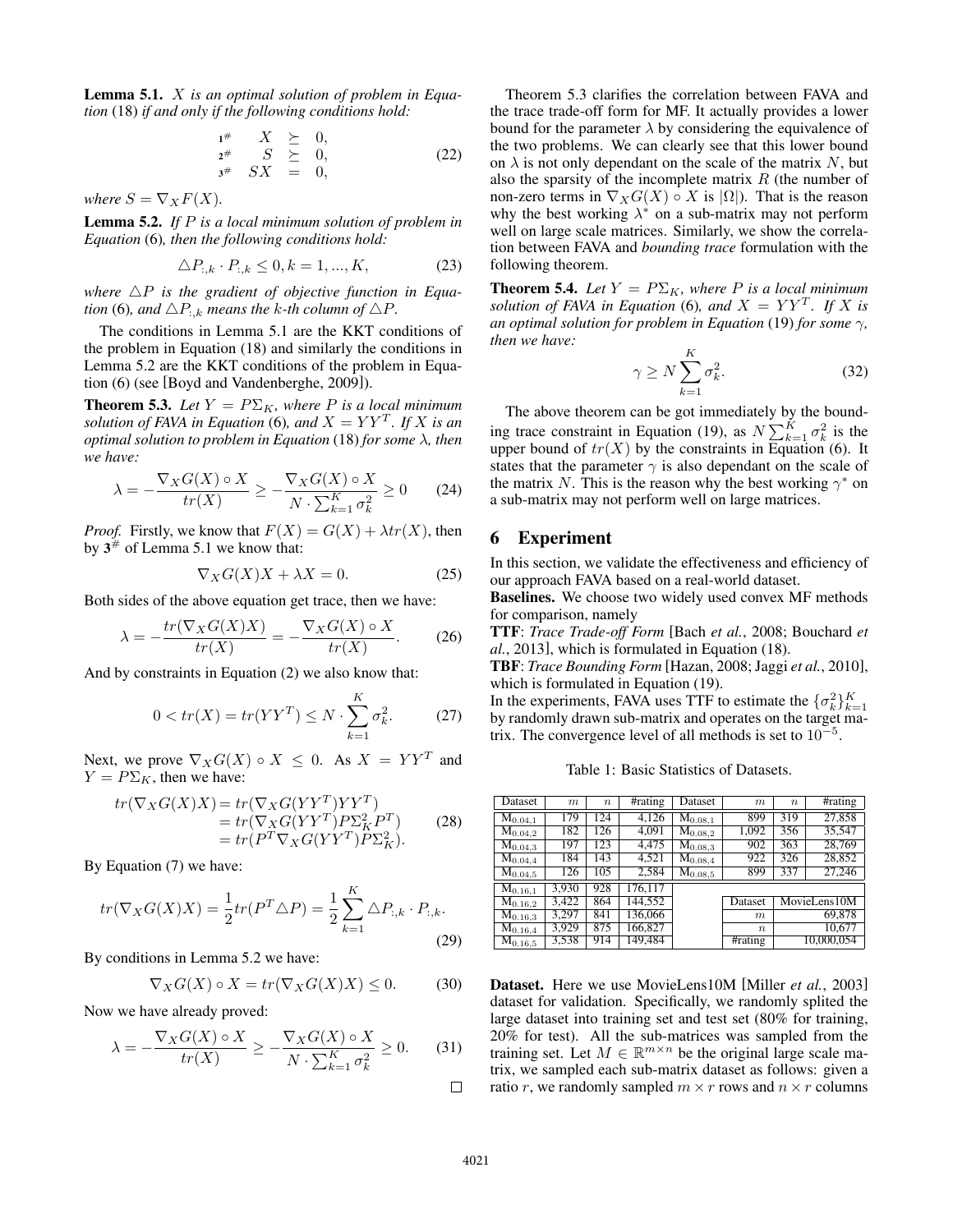from the M first; then we collected the elements that are both covered by the sampled rows and columns into a set  $\Omega$ ; finally, we removed rows and columns whose numbers of elements in  $\Omega$  are less than 10, and the remaining rows and columns and their covering elements in  $\Omega$  formed our resulting sub-matrix dataset. For each ratio  $r$ , we sampled 5 submatrices independently, and the id-th sample is denoted as  $M_{r, id}$ . The statistics of datasets are summarized in Table 1. Unless otherwise noted, all methods conducted 5-fold crossvalidation when they run on the sub-matrix datasets.

Overall comparison on sub-matrices. In this experiment, we tuned parameters for TTF and TBF on the sub-matrices first, let  $\lambda$  variate from 0.1 to 4.0 by step size 0.1, and  $\gamma \in$ {10, 20, 30, 40, 50, 60, 70, 80, 90, 100, 200, 300, 400, 500, 600, 700, 800, 900, 1000, 2000, 3000, 4000, 5000, 6000, 7000, 8000, 9000, 10000}. The left part of Table 2 shows the parameter tuning results. Then we used the best parameters estimated by  $M_{0.04,1}$  for all the methods, and let them run on all the sub-matrices, results are shown in the right part of Table 2. Figure 2 shows the total time of parameter tuning for both TTF and TBF methods.

As we can see from the right part of Table 2, for effectiveness comparison, FAVA performs the best across all sub-matrices. While for efficiency comparison, TTF method has superiority when the scale of sub-matrices is small (e.g.,  $M_{0.04\,*}$  series sub-matrices). However, when the scale of sub-matrices become larger, the efficiency of TTF becomes worse rapidly under the parameter setting that are estimated by  $M<sub>0.04,1</sub>$ . In contrast, the efficiencies of TBF and FAVA are always comparable across all sub-matrices. It is worth to point out that although the results of FAVA are not as good as the best results of TTF and TBF on  $M_{0.08,*}$  and  $M_{0.16,*}$ series sub-matrices, together with Figure 2 we can see that the amount of running time of FAVA to achieve such results (i.e., TTF parameter tuning time on  $M<sub>0.04,1</sub> + FAVA$  running time) is much less than the parameter tuning time of TTF and TBF on these sub-matrices. Also, from Figure 2 we can find the parameter tuning time grows enormously as the matrix scale increases, which indicates tuning parameter on largescale matrix is very time consuming.



Figure 2: Parameters Tuning Time.

Comparison on MovieLens10M. In this experiment, we used the best parameters estimated by  $M_{0.04,1}$  for all the methods, then let they run on the original large-scale Movie-Lens10M matrix (results are shown in Table 3). Then, we used the  $M<sub>0.04,1</sub>$ ,  $M<sub>0.08,1</sub>$  and  $M<sub>0.16,1</sub>$  to estimate 3 different sets of  $\{\sigma_k^2\}_{k=1}^K$ , and feed them into our FAVA method for MF on MovieLens10M dataset (results are shown in Table 4).

Table 3: Baselines Comparison.

|             | $TTF_{\lambda=1.0}$     |             | $\text{TBF}_{\gamma=70.0}$ | <b>FAVA</b> |            |  |
|-------------|-------------------------|-------------|----------------------------|-------------|------------|--|
| <b>RMSE</b> | Time                    | <b>RMSE</b> | Time                       | <b>RMSE</b> | Time       |  |
| 0.92111     | $11516m5.600s$   1.0513 |             | 48m5.631s                  | 0.81530     | 95m21.948s |  |

From Table 3 we can see that, once again FAVA plays the best on effectiveness, i.e., its RMSE is much better than that of baselines. The efficiencies of TBF and FAVA are comparable, while that of TTF on MovieLens10M dataset is much worse than the other two methods. Moreover, from Table 4 we can see that the RMSE is almost unchange as the scale of sub-matrices changes, however, the running time of FAVA increases as the scale of sub-matrices becomes large. That is because when the scale of sub-matrices becomes larger and larger, the structure of matrix becomes more and more complex and the TTF method needs more latent factors to capture them, which leads to more computation cost for FAVA on the original MovieLens10M matrix.

Table 4: Sub-Matrices Estimation Test for FAVA.

|         | $M_{0.04,1}$ |                     | $M_{0.08,1}$ | $M_{0.16.1}$ |             |  |
|---------|--------------|---------------------|--------------|--------------|-------------|--|
| RMSE    | ime          | Time<br><b>RMSE</b> |              | <b>RMSE</b>  | ime         |  |
| 0.81530 | 95m21.948s   | 0.81513             | 180m26.588s  | 0.81885      | 322m18.697s |  |

### 7 Related Work

We briefly review works about MF in terms of collaborative filtering here. Generally speaking, the MF methods can be divided into two categories, Bayesian (e.g., [Lim and Teh, 2007; Salakhutdinov and Mnih, 2008; Freudenthaler *et al.*, 2011; Rendle, 2013] and non-Bayesian (e.g., [Mnih and Salakhutdinov, 2007; Pilászy et al., 2010; Rendle, 2010]) methods. The main difference between these two kinds of methods is that the Baysian methods introduce Baysian inference to the inferring of latent factors, while the non-Bayesian methods give MAP approximation to them. The method proposed in this paper belongs to the non-Bayesian method. All these methods can achieve good performance through carefully tuning their hyper-parameters. However, the cost of hyper-parameters tuning is ignored.

Although there are Baysian methods that claim they are non-parametric [Blei *et al.*, 2010; Ding *et al.*, 2010; Xu *et al.*, 2012], they are only non-parametric on how to set the number of latent factors, they still have to tune hyper-parameters (e.g., regularization parameters, prior sampling distribution parameters) to a achieve good performance. Actually, the non-Baysian convex MF methods [Bach *et al.*, 2008; Jaggi *et al.*, 2010; Journée *et al.*, 2010; Bouchard *et al.*, 2013] also can determine the number of latent factors automatically.

The proposed method is different from all these works. Firstly, to the best of our knowledge, we are the first to formulate a problem of MF with scale-invariant parameters. Secondly, we propose a new optimization problem called FAVA for scale-invariant parametric MF, and solve it both effectively and efficiently. Thirdly, we present the theoretical properties show that the previous MF methods (in the form of both trace trade-off and trace bounding) are scale-variant.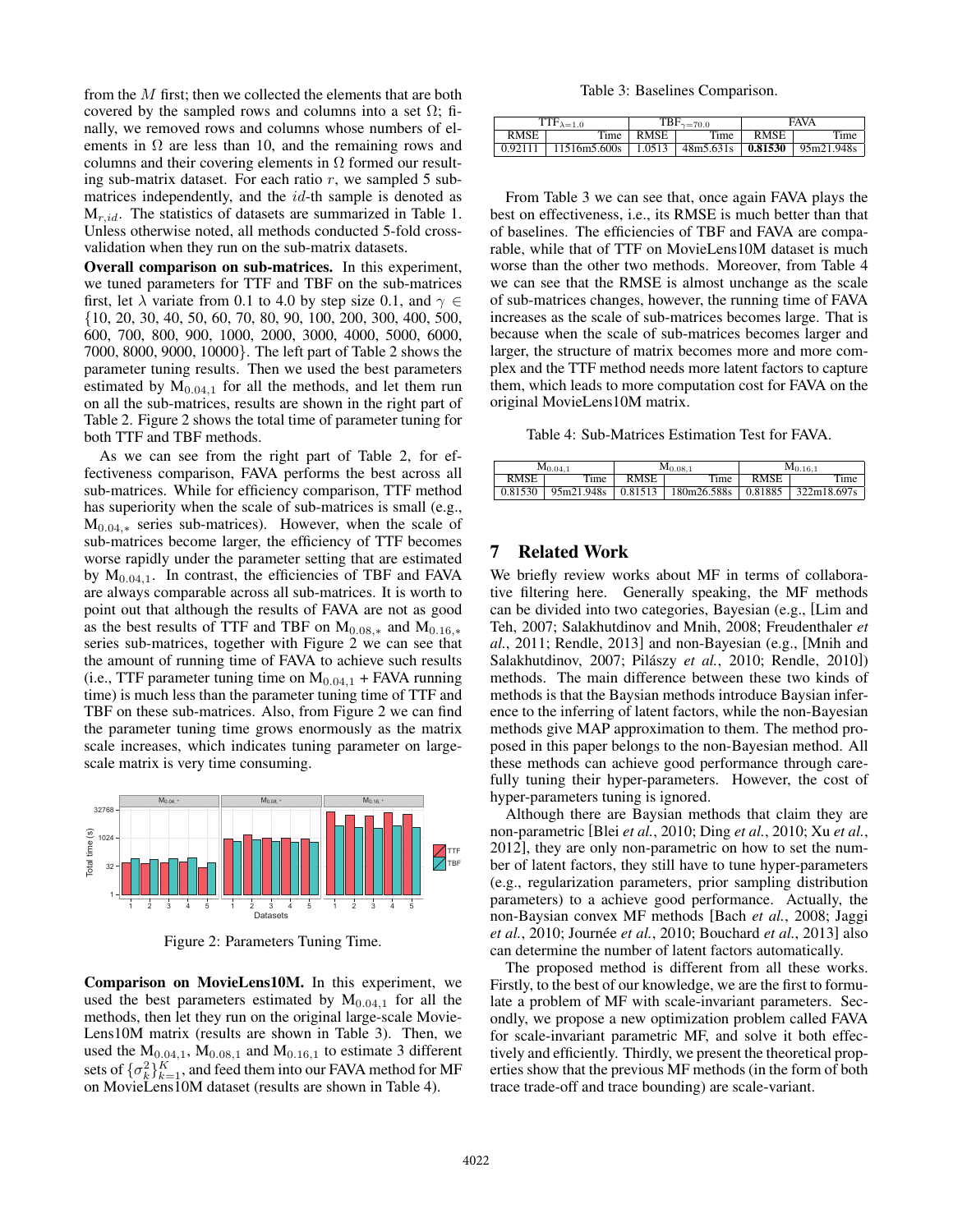Table 2: Overall Comparison on Sub-Matrices.

|                         | Parameter Tuning |                       |                 |                       |  | Parameters Estimated by $M_{004.1}$   |            |                                       |         |                       |         |  |  |
|-------------------------|------------------|-----------------------|-----------------|-----------------------|--|---------------------------------------|------------|---------------------------------------|---------|-----------------------|---------|--|--|
| Dataset                 |                  | TTF                   |                 | TBF                   |  | $\overline{\text{TTF}}_{\lambda=1.0}$ |            | $\overline{\text{TBF}_{\gamma=70.0}}$ |         | <b>FAVA</b>           |         |  |  |
|                         | $\lambda_{best}$ | <b>RMSE</b>           | $\gamma_{best}$ | <b>RMSE</b>           |  | <b>RMSE</b>                           | Time $(s)$ | <b>RMSE</b>                           | Time(s) | <b>RMSE</b>           | Time(s) |  |  |
| $M_{004,1}$             | 1.0              | $0.91507 \pm 0.02324$ | 70.0            | $0.91689 + 0.02283$   |  | $0.91507 \pm 0.02324$                 | .656       | $0.91689 + 0.02283$                   | 4.276   | $0.90697 + 0.02317$   | 2.466   |  |  |
| $\rm{M}_{004,2}$        | 1.0              | $0.89232 \pm 0.02154$ | 60.0            | $0.89327 \pm 0.02207$ |  | $0.89232 \pm 0.02154$                 | .538       | $0.89342 + 0.02182$                   | 4.204   | $0.88595 + 0.01709$   | 2.382   |  |  |
| $M_{004,3}$             | 1.1              | $0.90167 \pm 0.02855$ | 70.0            | $0.90265 \pm 0.02851$ |  | $0.90213 \pm 0.02877$                 | .679       | $0.90265 \pm 0.02851$                 | 4.685   | $0.89793 + 0.03421$   | 2.590   |  |  |
| $M_{0.04,4}$            |                  | $0.90275 \pm 0.01600$ | 80.0            | $0.90511 \pm 0.01606$ |  | $0.90275 \pm 0.01600$                 | .818       | $0.90554 \pm 0.01568$                 | 4.78    | $0.89171 \pm 0.01470$ | 2.531   |  |  |
| $M_{0.04.5}$            | 0.9              | $0.96147 \pm 0.03611$ | 60.0            | $0.96256 \pm 0.03636$ |  | $0.96219 \pm 0.03662$                 | 0.830      | $0.96418 \pm 0.03567$                 | 2.767   | $0.95109 + 0.03162$   | 1.294   |  |  |
| $M_{0.08,1}$            | 1.6              | $0.89540 \pm 0.00678$ | 300.0           | $0.89663 \pm 0.00707$ |  | $0.91132 + 0.00640$                   | 37.66      | $0.93555 + 0.00872$                   | 30.816  | $0.90303 + 0.00387$   | 25.438  |  |  |
| . $\rm{M}_{0.08,2}$     | 1.7              | $0.88941 \pm 0.00520$ | 400.0           | $0.89083 \pm 0.00557$ |  | $0.89588 \pm 0.00548$                 | 71.006     | $0.93697 + 0.00424$                   | 36.022  | $0.88909 + 0.00387$   | 35.524  |  |  |
| . $\mathrm{M}_{0.08,3}$ | .7               | $0.89779 + 0.00748$   | 300.0           | $0.89910 + 0.00714$   |  | $0.91524 + 0.00700$                   | 40.108     | $0.93447 + 0.00831$                   | 33.47   | $0.90663 + 0.00000$   | 26.953  |  |  |
| $M_{0.08,4}$            | .7               | $0.90125 + 0.00616$   | 300.0           | $0.90278 \pm 0.00600$ |  | $0.91768 + 0.00520$                   | 40.927     | $0.94458 + 0.00700$                   | 28.437  | $0.90581 \pm 0.00424$ | 25.942  |  |  |
| $\mathbf{M}_{0.08,5}$   | . .7             | $0.91429 \pm 0.00995$ | 300.0           | $0.91552 \pm 0.00990$ |  | $0.92521 \pm 0.00975$                 | 36.897     | $0.94752 + 0.01082$                   | 27.05   | $0.92075 + 0.00906$   | 24.901  |  |  |
| $M_{0.16,1}$            | 2.6              | $0.87246 + 0.00200$   | 1000.0          | $0.87565 \pm 0.00200$ |  | $0.91254 + 0.00200$                   | 948.059    | $0.99213 + 0.00245$                   | 174.225 | $0.88960 + 0.00245$   | 233.074 |  |  |
| . $M_{0.16,2}$          | 2.4              | $0.86465 \pm 0.00283$ | 1000.0          | $0.86686 \pm 0.00283$ |  | $0.90014 + 0.00283$                   | 613.385    | $0.97799 + 0.00424$                   | 140.29  | $0.88712 + 0.00141$   | 174.156 |  |  |
| $M_{0.16,3}$            | 2.3              | $0.88353 \pm 0.00173$ | 1000.0          | $0.88571 \pm 0.00200$ |  | $0.91835 + 0.00245$                   | 597.935    | $0.99485 + 0.00245$                   | 129.596 | $0.90078 + 0.00447$   | 180.950 |  |  |
| $\mathrm{M}_{0.16,4}$   | 2.5              | $0.87162 + 0.00346$   | 1000.0          | $0.87421 \pm 0.00374$ |  | $0.90975 + 0.00346$                   | 854.419    | $0.99198 + 0.00424$                   | 163.595 | $0.89998 + 0.00316$   | 256.393 |  |  |
| $M_{0.16,5}$            | 2.4              | $0.88460 \pm 0.00316$ | 1000.0          | $0.88669 \pm 0.00332$ |  | $0.92096 \pm 0.00316$                 | 687.802    | $0.99236 \pm 0.00245$                 | 144.217 | $0.90935 \pm 0.00500$ | 222.723 |  |  |

## 8 Conclusion

In this paper, we proposed a *scale-invariant* parametric MF method for addressing the idea that tuning hyper-parameters on small sub-matrix and then use them on the original large scale matrix. Specifically, we can use any of the previous MF methods to estimate the best working factorization variances on small sampled sub-matrix, and then use them for the proposed method to conduct both effective and efficient MF on original large scale matrix. Extensive experiments also show that the proposed method can achieve good performance on the original large scale matrix with the estimated factorization variances on small sampled sub-matrix.

## Acknowledgments

This research was partially supported by grants from the National Science Foundation for Distinguished Young Scholars of China (Grant No. 61325010), the National High Technology Research and Development Program of China (Grant No. 2014AA015203), the Fundamental Research Funds for the Central Universities of China (Grant No. WK2350000001) and the Natural Science Foundation of China (Grant No. 61403358). Ping Luo was supported by the National Natural Science Foundation of China (No. 61473274) and National 863 Program (No.2014AA015105).

## References

- [Bach *et al.*, 2008] Francis Bach, Julien Mairal, and Jean Ponce. Convex sparse matrix factorizations. *arXiv preprint arXiv:0812.1869*, 2008.
- [Blei *et al.*, 2010] David M Blei, Perry R Cook, and Matthew Hoffman. Bayesian nonparametric matrix factorization for recorded music. In *ICML '10*, pages 439–446, 2010.
- [Bouchard *et al.*, 2013] Guillaume Bouchard, Dawei Yin, and Shengbo Guo. Convex collective matrix factorization. In *AISTATS '13*, pages 144–152, 2013.
- [Boyd and Vandenberghe, 2009] Stephen Boyd and Lieven Vandenberghe. *Convex optimization*. Cambridge university press, 2009.
- [Candes and Plan, 2010] Emmanuel J Candes and Yaniv Plan. Matrix completion with noise. *Proceedings of the IEEE*, 98(6):925–936, 2010.
- [Candès and Recht, 2009] Emmanuel J Candès and Benjamin Recht. Exact matrix completion via convex optimization. *Foundations of Computational mathematics*, 9(6):717–772, 2009.
- [Chan *et al.*, 2013] Simon Chan, Philip Treleaven, and Licia Capra. Continuous hyperparameter optimization for largescale recommender systems. In *BigData '13*, pages 350– 358, 2013.
- [Ding *et al.*, 2010] Nan Ding, Rongjing Xiang, Ian Molloy, Ninghui Li, et al. Nonparametric bayesian matrix factorization by power-ep. In *AISTATS '10*, pages 169–176, 2010.
- [Freudenthaler *et al.*, 2011] Christoph Freudenthaler, Lars Schmidt-Thieme, and Steffen Rendle. Bayesian factorization machines. 2011.
- [Ge *et al.*, 2011] Yong Ge, Qi Liu, Hui Xiong, Alexander Tuzhilin, and Jian Chen. Cost-aware travel tour recommendation. In *KDD '11*, pages 983–991, 2011.
- [Hazan, 2008] Elad Hazan. Sparse approximate solutions to semidefinite programs. In *LATIN 2008: Theoretical Informatics*, pages 306–316. Springer, 2008.
- [Jaggi *et al.*, 2010] Martin Jaggi, Marek Sulovsk, et al. A simple algorithm for nuclear norm regularized problems. In *ICML '10*, pages 471–478, 2010.
- [Journée et al., 2010] Michel Journée, Francis Bach, P-A Absil, and Rodolphe Sepulchre. Low-rank optimization on the cone of positive semidefinite matrices. *SIAM Journal on Optimization*, 20(5):2327–2351, 2010.
- [Koren *et al.*, 2009] Yehuda Koren, Robert Bell, and Chris Volinsky. Matrix factorization techniques for recommender systems. *Computer*, 42(8):30–37, 2009.
- [Koren, 2008] Yehuda Koren. Factorization meets the neighborhood: a multifaceted collaborative filtering model. In *KDD '08*, pages 426–434, 2008.